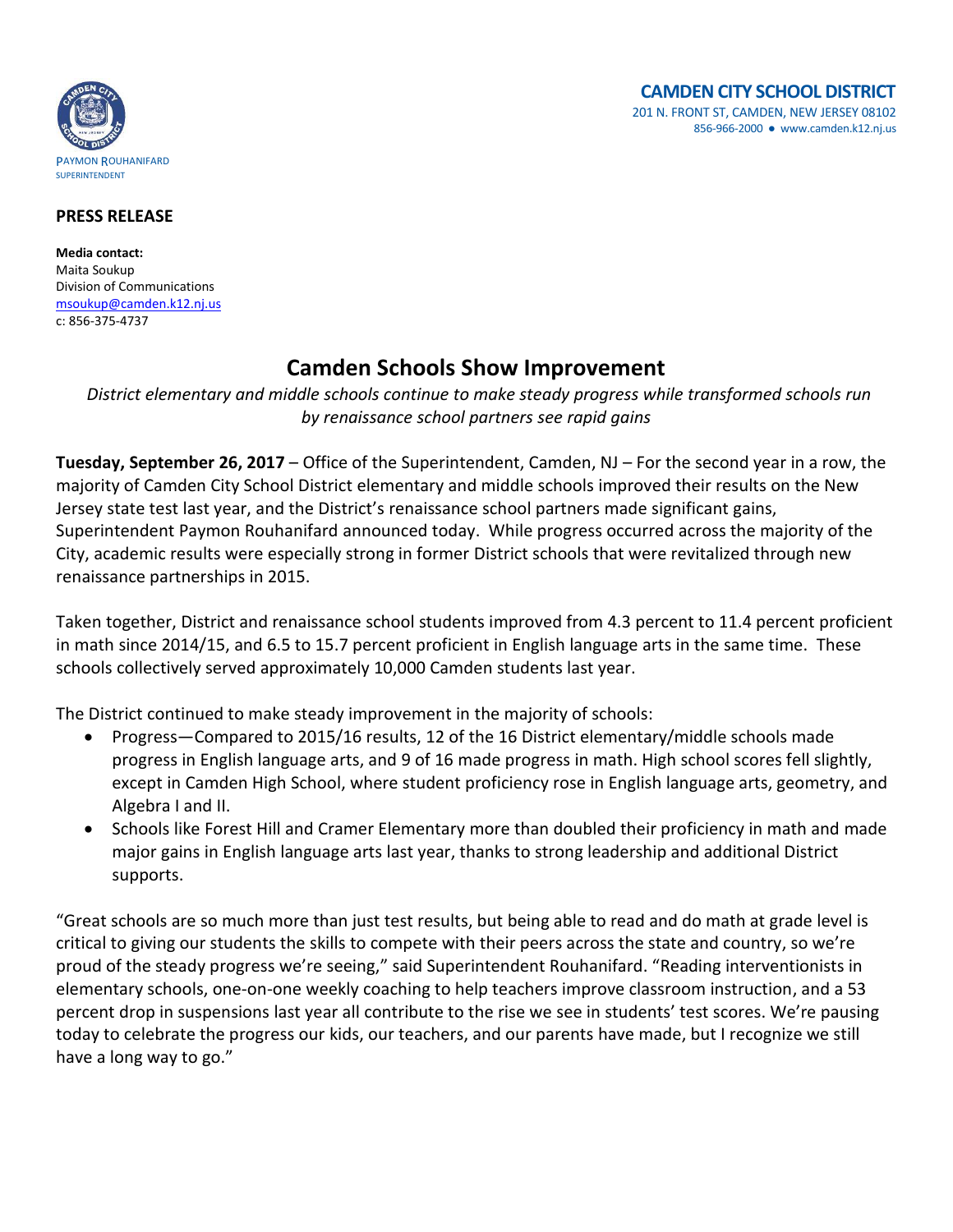The District's renaissance school partners—KIPP Cooper Norcross Academy, Mastery Schools of Camden, and Uncommon Schools Camden Prep—also shared their students' PARCC results.

Uncommon Schools Camden Prep, which started this school year in its brand new Whitman Park school building, served K-5 graders last year. English language arts proficiency at Uncommon rose from 20.5 percent in 2015/16 to 34.9 percent in 2016/17. Math proficiency rose from 28.4 percent to 48.6 percent over the same period.

At KIPP Cooper Norcross Academy, which serves students in grades K-8 and opened a middle school in the newly renovated Whittier school building this fall, English language arts proficiency rose from 28.1 percent in 2015/16 to 29.2 percent in 2016/17. Math proficiency at the school rose from 10 percent to 18.8 percent over the same period.

The impact renaissance schools are having on individual students is best seen on a student-by-student basis, comparing the results of students who attended a District school in 2015-16 and a renaissance school in 2016- 17.

- Uncommon Schools Camden Prep— while none of the handful of students had been proficient in English language arts or math when they attended a District school in 2016, 37.5 percent *of those same students* gained proficiency after one year at Camden Prep.
- KIPP—while only 6.6 percent of the students had been proficient in English language arts when they attended a District school in 2016, 23.5 percent *of these same students* were proficient when they attended KIPP in 2016. In math, the percentage rose from 5.5 to 12.7.

"We are very proud of the progress that Camden Prep students have made," said Michael Ambriz, Chief Operating Officer of Camden Prep, part of Uncommon Schools. "These promising results demonstrate that our students', families' and teachers' hard work is paying off. We also know that we have a lot of work ahead of us to raise achievement for even more Camden students."

"This improvement is a clear sign of student learning and a strong reminder that the instructional standards we've implemented, along with the support of their teachers and families, are crucial to our students' future success. We are not pausing too long to celebrate, however, because we know there is work to be done, and we will intensify our efforts to help all of our students achieve college and career readiness," said Drew Martin, Executive Director, KIPP Cooper Norcross Academy.

For Mastery, which opened a brand new school in Cramer Hill last month after taking over operation of three low-performing District schools in 2015, progress is steady.

 Mastery's elementary and middle school students made progress last year. In English language arts Mastery schools' 3<sup>rd</sup> through 8<sup>th</sup> grade proficiency rose from 12.6 in 2015/16 to 17.7 in 2016/17. Math proficiency at the schools rose from 6.7 percent to 10.8 percent over the same period.

"Mastery Schools of Camden work hard to give every student a college-ready education, and since partnered with the Camden community to transform three schools in 2015, we are confident in the early signs of progress we are seeing in students' reading and math proficiency," said Joe Ferguson, Chief Operating Officer for Mastery Schools of Camden. "However, we recognize that our schools have a long way to go, and our